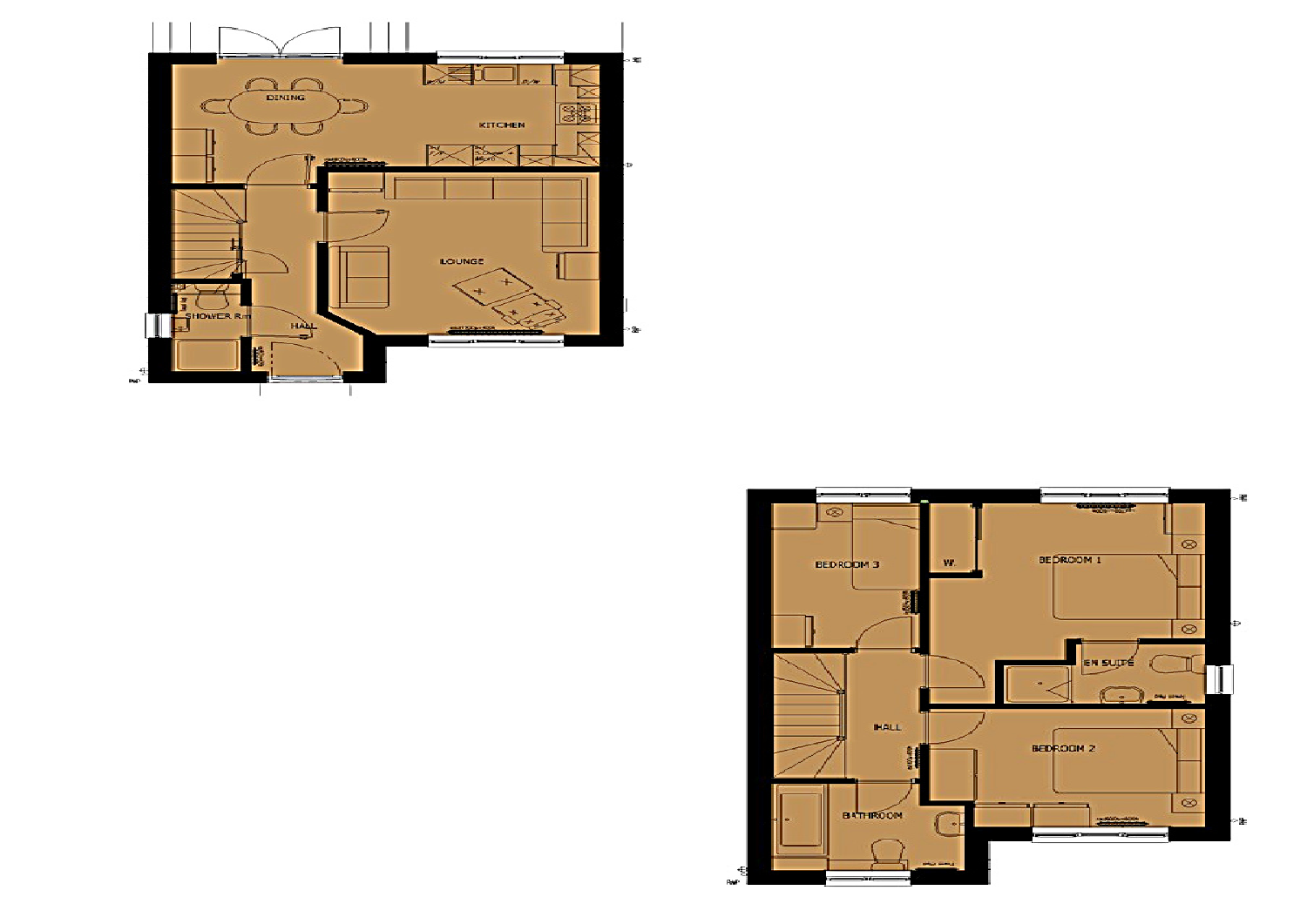



# **Independent Estates**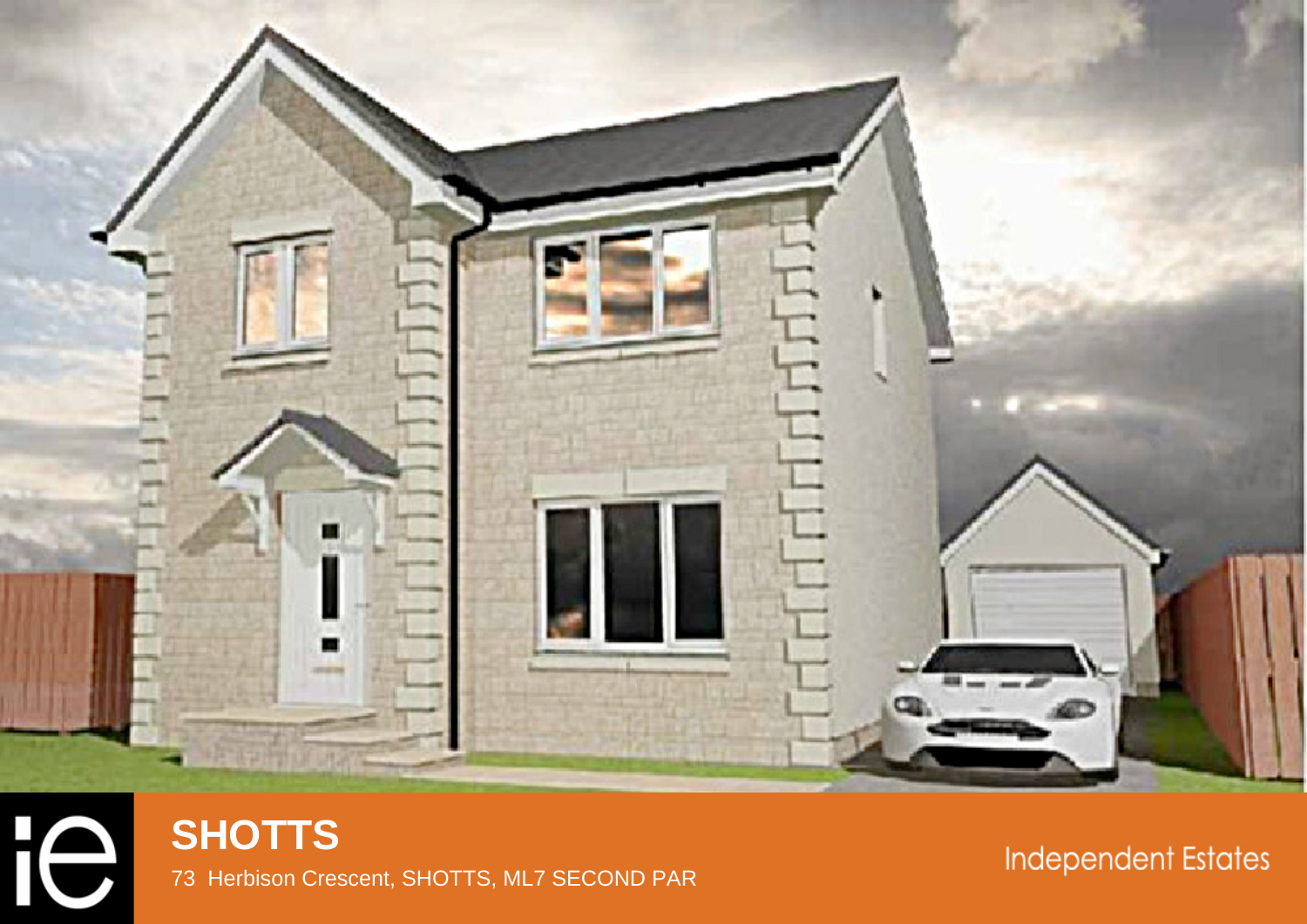## **Travel Directions**

On leaving Newmains (A71) continue down the A71 through Allanton continue onto the duel carriage way approx half a mile then take the next left into Shotts continue down this road following the signs marked for Shotts. On entering Shotts take the first right onto Main Street. Continue and take your second Left onto Torbothie Road. At roundabout take the fist exit. At second roundabout take second exit onto Herbison Crescent. Continue and the property is situated on your left identified by our for sale board.

| Lounge        | 4.51m x 3.63m                    | Kitchen/Dining | 5.69m x 3.31m        |
|---------------|----------------------------------|----------------|----------------------|
| Cloakroom     | $2.43m \times 1.00m$             | Bedroom One    | $3.63m \times 3.15m$ |
| En-Suite      | $2.63m \times 1.35m$ Bedroom Two |                | $3.63m \times 2.74m$ |
| Bedroom Three | $3.33m \times 2.67m$             | Bathroom       | $2.54m \times 2.01m$ |



#### Viewing: Strictly by appointment via Independent Estates

### **Offices:**

55 High Street, Carluke, Lanarkshire ML8 4AJ Telephone 01555 759777 email carluke@independentestates.com 97 Main Street, Wishaw, Lanarkshire ML2 7AU Telephone 01698 373737 email wishaw@independentestates.com

**Disclaimer:** These property details are set out as a general outline only and do not constitute any part of an Offer or Contract. Any services, equipment, fittings or central heating systems have not been tested and no warranty is given or implied that these are in working order. Buyers are advised to obtain verification from their solicitor or surveyor. Fixtures, fittings and other items are not included unless specifically described. All measurements, distances and areas are approximate and for guidance only. Room measurements are taken to the nearest 10cm and prospective buyers are advised to check these for any particular purpose, e.g. Fitted carpets and furniture. This material is protected by the laws of copyright. The owner of the copyright is Independent Estates. This property sheet forms part of our database and is protected by the database rights and copyright laws. No unauthorised copying or distribution without permission.

## www.independentestates.com